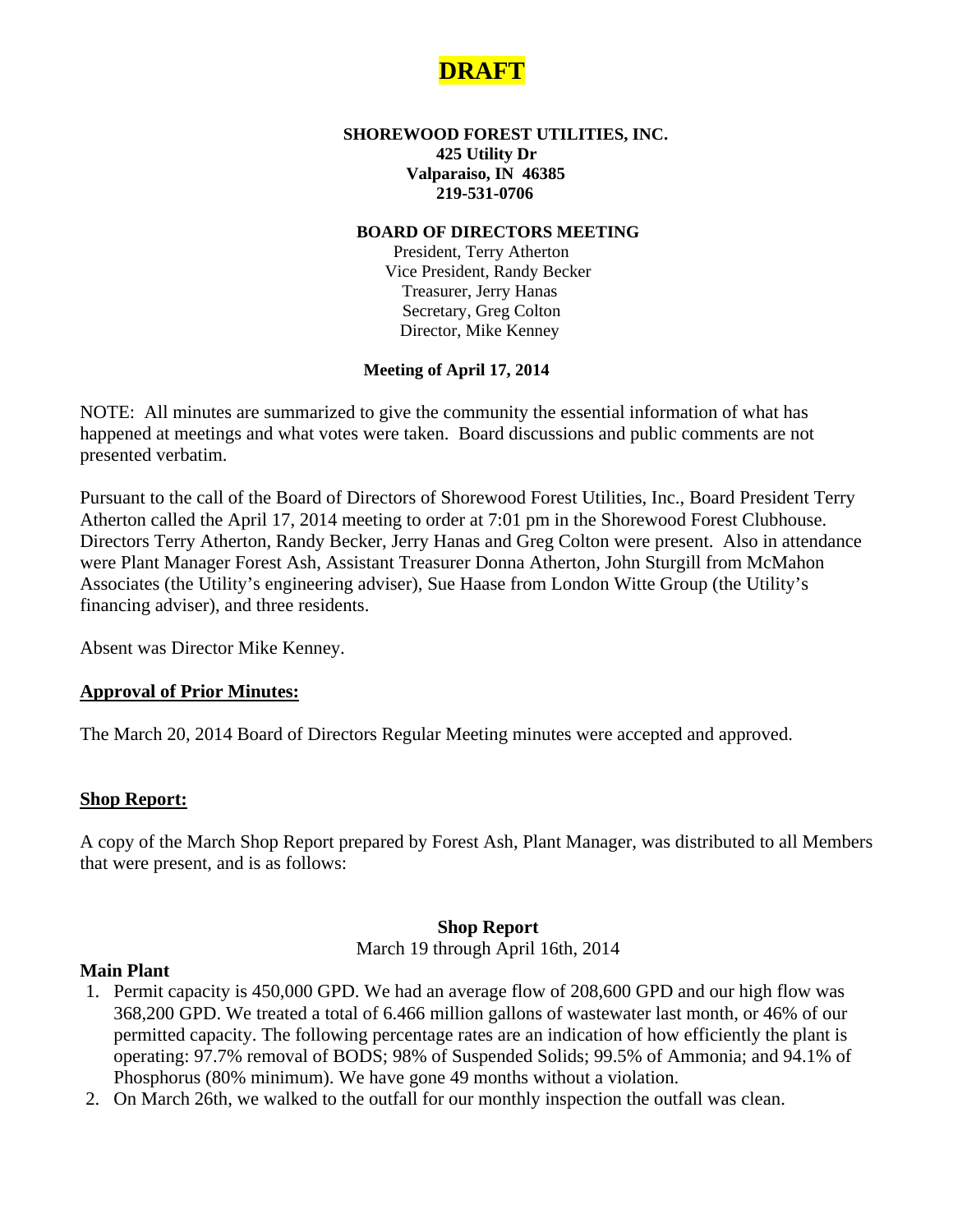# **Lift Stations**

1. Lift station pump run times from March  $1 - 31$ , 2014

| <b>Station</b> | <b>Cycles</b> | Run<br><b>Time</b><br>(hrs) | <b>Station</b>      | <b>Cycles</b> | <b>Run</b><br><b>Time</b><br>(hrs) |
|----------------|---------------|-----------------------------|---------------------|---------------|------------------------------------|
| Sagamore       | 406           | 17.2                        | Nature<br>Preserve  | 1668          | 110.7                              |
| Pixley         | 422           | 26.8                        | Devon               | 1947          | 45.4                               |
| Edgewood       | 666           | 58.5                        | Main                | 7051          | 188.7                              |
| Surrey Hill    | 667           | 37.6                        | Wessex              | 633           | 58.8                               |
| Wexford        | 567           | 26.5                        | Scarborough         | 506           | 20                                 |
| Amhurst        | 1967          | 163.4                       | Shorewood<br>$Ct$ . | 533           | 169.6                              |
| Roxbury        | 763           | 121                         |                     |               |                                    |

2. On March  $25<sup>th</sup>$ , we pulled pump 2 at Amhurst after noticing it was running slow. We found it full of rags and part of a cell phone. We put the pump back into service.

3. On March  $26<sup>th</sup>$ , we pulled and replaced pump 2 at Amhurst Ct. with a new grinder pump after we found it was unable to keep up with the flow.

4. On March 31<sup>st</sup>, we pulled pump 2 at Shorewood Ct. and found it filled with rags and a piece of clay pipe that had broken off in the lift station. We removed the blockage and put it back into service.

5. On April  $8<sup>th</sup>$ , we were called out to Devon Ct. for a power failure. We found that Pump 1 was tripping the main breaker. We replaced Pump 1 with a new pump.

### **Sewer Lines & Manholes**

1. On April  $14<sup>th</sup>$ , we were called to Surry Hill Lane for a sewer smell. Upon inspection, we found the home's E-1 pump had failed, and advised the home owner to contact a plumber.

### **Other**

- 1. On March 29<sup>th</sup>, we were called out twice for emergency locates due to NIPSCO service breaks on Dorchester Circle.
- 2. On April  $2<sup>nd</sup>$ , we were called out for an emergency locate on Shorewood Ct.

3. On April  $13<sup>th</sup>$ , we were called in to reset the SCADA system after it stopped communicating twice. Submitted By

Forest W. Ash

Mr. Ash added that the morning of the board meeting, in the swampy are adjacent to the Nature Walk at the end of Shorewood Drive, he discovered that someone had removed the manhole cover and ring from the overflow drain and stuffed it full of tree limbs. Mr. Ash removed them.

**Treasurer's Report:** Treasurer Jerry Hanas highlighted some of the financial figures appearing in the March 2014 financials: Restricted Funds for Bonds totaled \$54,064; Debt Service Reserve Funds totaled \$221,948; Restricted Cash & Checking totaled \$927,496 (and should remain near this figure, even after the bond issuance); Unrestricted Operating Funds totaled \$395,087; Year-to-date income from operations through March was \$207,880 (vs. \$202,040 last year); Operating Expenses were \$66,755 (vs. \$94,799 last year); and the Debt Service Coverage Ratio was 2.69. (1.25 is required to be in compliance with our Bond Covenants.) (A copy of the full report can be obtained by Members from the SFU office.)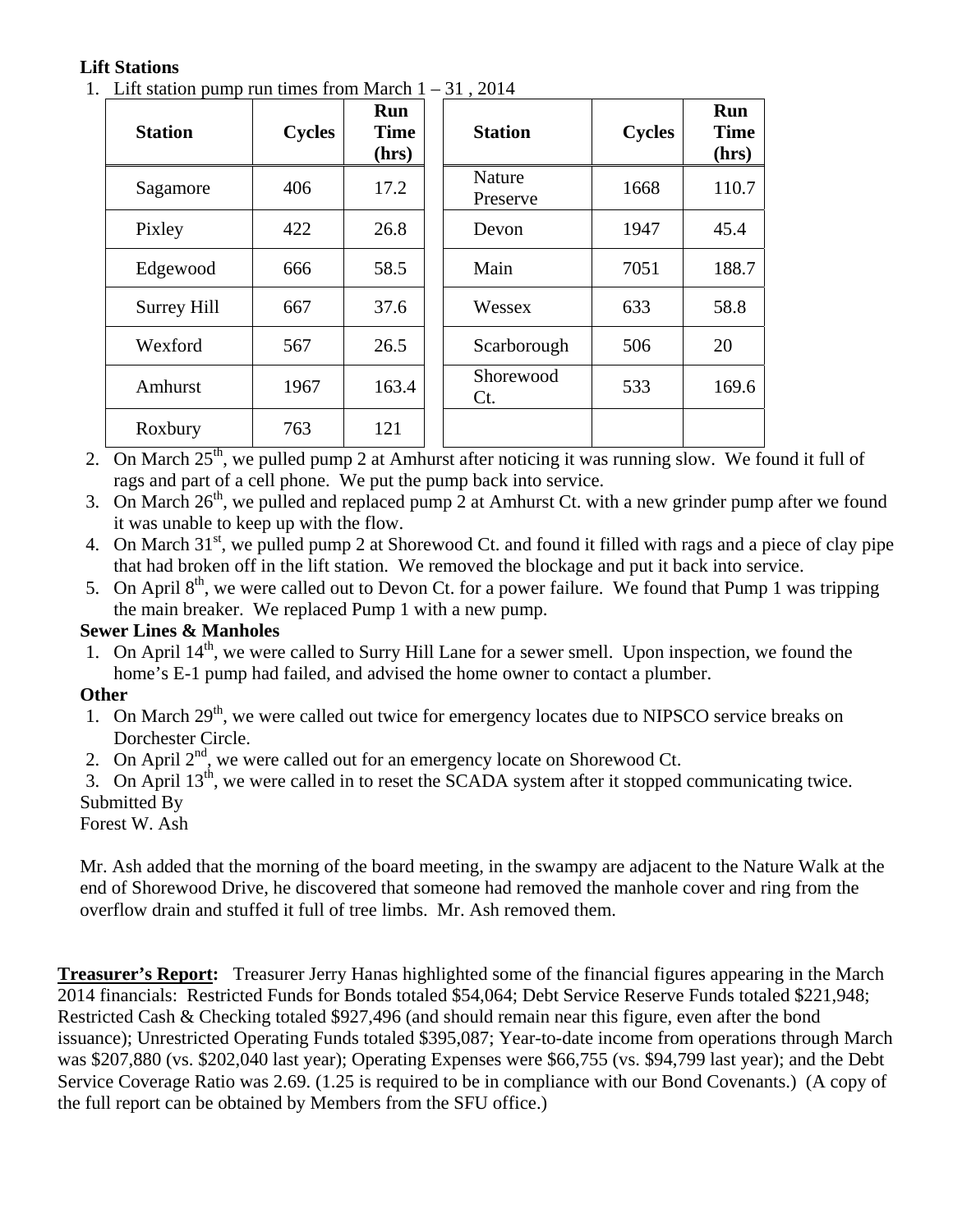# **Old Business:**

New Capacity Evaluation. John Sturgill from McMahon Associates (the Utility's engineering adviser) presented to the Board a draft Wastewater Flow Projection and Capacity Evaluation, which was previously commissioned by the Board. The purpose of the study is to re-evaluate the Utility's treatment capacity and determine if there is sufficient excess capacity to serve additional customers, and if so, how many.

The draft study stated that the Utility presently serves 942 customers, and the three-year average influent flow for the utility is 165,000 gallons/day, with a peak flow of 451,000 gallons/day in 2011. The utility presently has influent flow capacity of 433,000 gallons/day, leaving reserve capacity of 268,000 gallons/day. Depending how one calculates the average customer flow, the utility could support between 765 and 1,497 additional customers.

From the perspective of BOD loading, the draft study stated the current average influent BOD loading is 342 ppd. Upon completion of the Phase 1B Project, which includes the installation of microscreens in the headworks, the draft study indicated 20% of influent BODs should be removed, thereby reducing the expected daily average to 274 ppd. The present capacity of the aeration basins is 652 ppd, leaving reserve capacity of 473 ppd. Based on the current average BOD loading of 0.37 lbs/customer/day, the Utility should have the capacity to serve an additional 1,278 customers.

Mr. Sturgill characterized the low end of the range - 864 additional customers – as a "very conservative" figure. He opined that a figure of 1,278 additional customers was a "practical" figure.

Director Atherton noted that the Utility is presently committed to serve an additional 189 customers in nearby subdivisions where lots have yet to be developed. He noted that using the 1,278 additional customer figure supported by Mr. Sturgill would mean the Utility should have the capacity to serve roughly 1,000 new customers after fulfilling its current commitments.

Mr. Sturgill pointed out that the existing aeration in Tank #3 needs to be improved, and once this is done, it should result in improved water effluent quality and further increases in treatment capacity.

Project Financing. Sue Haase from London Witte Group (the Utility's financing adviser) reported that the financing for Phase 1B is set to close on April 23, 2014. The Utility will also be refunding both the 2002 and 2005 outstanding bonds. The new debt will be in two parts: Phase 1B and the 2002 refunding will be financed with a tax-exempt bond. The 2005 refund will be financed with a taxable bond. The interest rate on the taxexempt bond will be 3.8076%, and the blended interest rate for the tax-exempt and taxable bonds will be 4.41%. After issuance of the new debt, Ms. Haase expects the Utility to have a debt service coverage ratio of 1.38, which leaves room for additional financing if it were to become necessary.

In response to questions from the Board, Ms. Haase confirmed that the Utility will save money by refunding the 2002 and 2005 bonds. In addition, refunding those bonds will result in more level debt service payments, the level of debt service reserve will be lower than otherwise, and the Utility will have to deal with only one bank trustee. The 2002 bond will be refunded in May 2014. The 2005 bond will not be refunded until January/February 2015, but the funds will be immediately set aside in an escrow, which means the 2005 bond will no longer appear on the Utility's books.

### **New Business:**

Report on Equipment Purchase - Phase 1B. Mr. Sturgill reported there was a miscommunication between the two vendors who are providing the microscreens, and therefore instead of the Utility paying 90% of the purchase price upon *delivery*, the Utility will need to pay 30% on the date it places the order, with an additional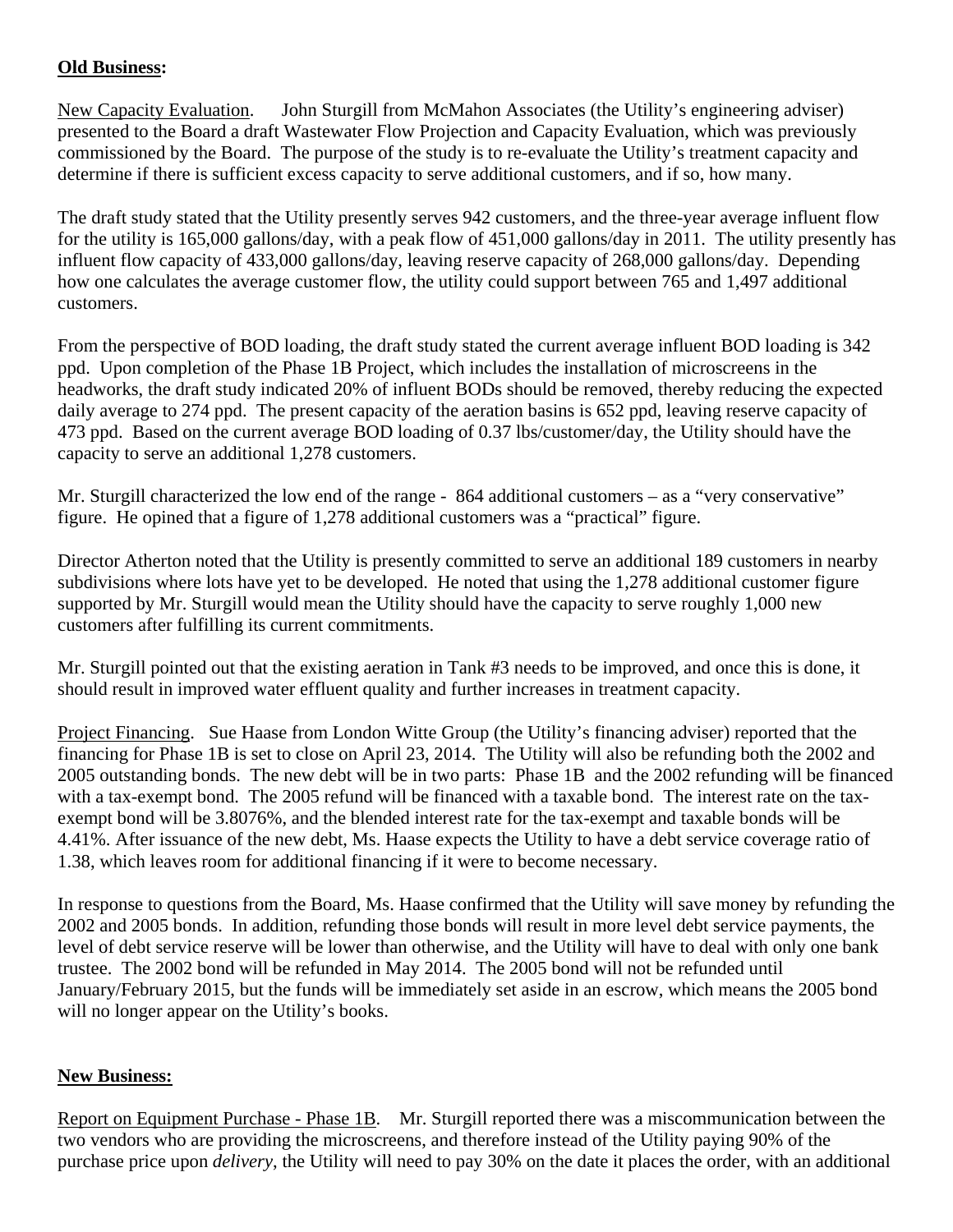60% due at delivery, and the remaining 10% upon acceptance. The vendors will be given 16 weeks from the completion of the shop drawings to deliver the microscreens, or they will incur a \$200/day liquidated damages charge. Mr. Sturgill noted this will be good timing – the microscreens should be delivered right about the time the headworks facility is ready for them to be installed. He expects the entire project to be completed by Thanksgiving.

Following up on Board discussions at the February Board meeting, Mr. Sturgill requested Board authorization to award the contract for chopper pumps and related plant site lift station equipment to Progress Pump and Turbine Services, Inc. for a price of \$30,586. He also requested Board authorization to award the contract for two microscreens to Blue Water in the amount of \$223,000, pursuant to the revised payment terms outlined above. Mr. Colton moved that both contracts be awarded as requested by Mr. Sturgill. Mr. Hanas seconded the motion and it was approved. Mr. Sturgill was instructed to await confirmation that the Utility's financing was completed before transmitting the signed contracts.

Final Approval of Phase 1B Contract with Gaskill & Walton. Mr. Sturgill requested that the Board formally award the contract for Phase 1B to Gaskill & Walton, the low bidder from last Fall's RFP, with a bid of \$1,448,000. Mr. Colton so moved and Mr. Hanas seconded the motion. It was approved by the Board.

Next, Mr. Sturgill requested that the Board formally approve the "Change Order #1" to the Gaskill and Walton bid, which reflected a reduction in price of \$569,200 for certain value engineering proposals that the Board has previously discussed and adopted, which included the relocation of the headworks, changes in the headworks building itself, and the direct purchase by the Utility of Phase 1B equipment. The Change Order reduced the cost of the Gaskill & Walton bid to \$878,800. Mr. Colton so moved and Mr. Becker seconded the motion. It was approved by the Board.

Consideration of Request by Don Blum for Service. President Atherton informed the Board that developer Don Blum (the developer for Arbor Lakes) has expressed interest in receiving service from the Utility for a planned 80-acre development on the south side of 100N, and within the Lake Louise watershed. If the Utility is not interested in providing service, the lot sizes would be larger to accommodate septic systems. If however the Utility is interested in providing service, Mr. Blum will need to request a zoning variance in order to use smaller lot sizes - up to 150 lots. In order to get a zoning variance, Mr. Blum would need an indication of firm interest from the Utility.

President Atherton expressed his view that "growth pays for growth," i.e., that revenues from new customers can help pay for new plant and the replacement of aging infrastructure, and can help keep rates low. In order for the Utility to serve the proposed subdivision, the Utility's membership would first need to approve an expansion of the Utility's service area, and then a petition would need to be filed with the Indiana Utility Regulatory Commission for approval of the expansion. Those costs would be paid by the developer.

After some discussion, Mr. Colton moved that a letter of intent be drafted by the Board's attorney, for review by the Board, expressing the Utility's interest in serving the proposed development, subject to appropriate contingencies and caveats. Mr. Becker seconded the motion and it was approved by the Board.

There was a brief discussion about other nearby subdivisions seeking service from the Utility. Stonegate, a subdivision of 12 homes on septic systems requested service from the Utility two years ago, but the Utility did not pursue the issue. (One of the complications was that the Utility would need to adopt a mandatory hookup rule, which it was not prepared to do at the time.) Summerhill subdivision, also on septic, has also informally expressed interest in receiving service from the Utility.

Mr. Atherton explained that in all cases, all of the costs of extending service are paid by the party requesting service, including the installation of pipes per the Utility's specifications, the cost of expanding the Utility